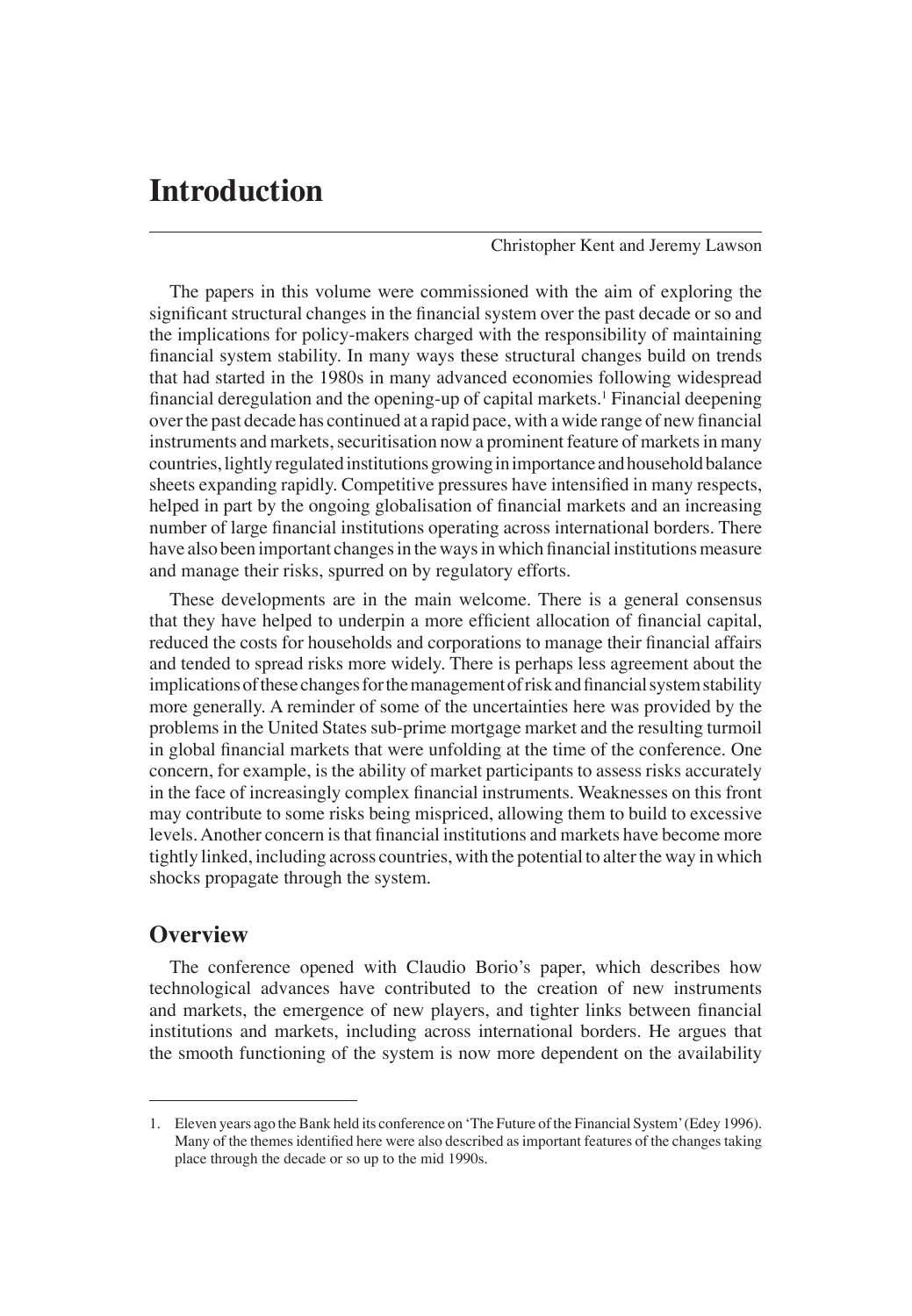of liquidity, and that the way in which problems in the financial system unfold has become more unpredictable as the complexity and scope of the system has increased. However, Borio cautions against placing too much emphasis on what has changed because key features of the financial system remain in place. In particular, there are still pervasive information problems, and the ability to perceive risk accurately and the incentives to manage it prudently remain imperfect, which can lead to excessive risk-taking during good times. Combined with the potential for the financial system to amplify shocks, these shortcomings can lead to financial system instability, whereby financial disturbances adversely affect the real economy.

Borio acknowledges the steady progress that has been made to strengthen financial systems around the world, through better infrastructure (payment and settlement systems, and accounting standards, for example) and minimum capital standards, which provide a buffer against shocks. Nevertheless, he argues that more should be done to limit the excessive build-up of risk by applying prudential 'speed limits'. Examples include adjusting provisioning and margin requirements so as to create some drag during periods of rapid expansion and provide support once risks are realised during less favourable periods. He suggests that to do this effectively will require not only close cooperation between prudential and monetary authorities, but also involve tax authorities and those responsible for setting accounting standards.

Chris Ryan and Chris Thompson complement Borio's paper by describing how the financial positions of Australian households, businesses and financial institutions have changed in recent decades. The authors show that household balance sheets in Australia have expanded significantly since the early 1990s, with housing debt, housing assets and financial assets all growing rapidly. Among financial assets, the strongest growth has been in superannuation and direct equity holdings, suggesting that households are now more exposed to market risks. In contrast to households, business sector gearing has remained moderate and is well below the levels seen in the late 1980s, notwithstanding the more rapid growth of business debt in recent years.

As in many other countries, rapid growth of the financial sector has been accompanied by large changes in the composition of financial institutions' assets and liabilities. For example, Ryan and Thompson show that banks now obtain less funding from retail deposits and more from wholesale markets. The banking sector has also become much more competitive, as evidenced by declining margins and the introduction of many new lending products. In the market for housing loans, this has been spurred by the emergence of mortgage originators (making extensive use of securitisation) and brokers, and the increasing prominence of foreign banks. Overall, the authors are positive about recent changes in the financial system. In particular, they argue that although mortgage portfolios have become riskier, the Australian banking system is healthy enough to cope with adverse shocks and that much of the rise in household debt is attributable to higher-income households with relatively low gearing and moderate debt-servicing requirements. However, they also note that sudden changes in pricing and liquidity may be more damaging than in the past.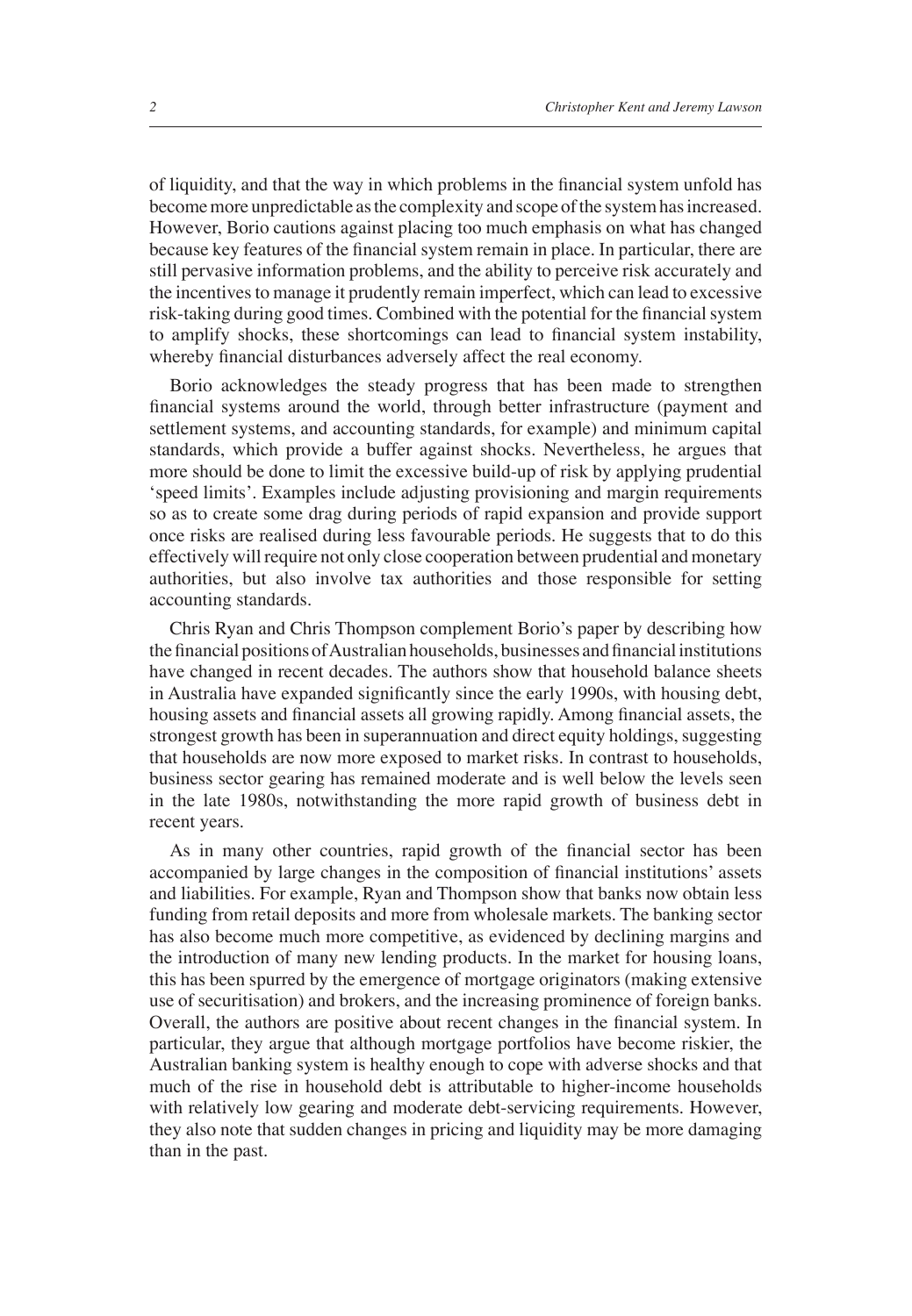# **Risk in the Household Sector**

Household debt has risen substantially in a range of advanced economies. Karen Dynan and Donald Kohn's paper attempts to identify the factors that explain the rise in indebtedness in the US and assess whether it has increased the responsiveness of household consumption to income and asset-price shocks. Using household level data from successive waves of the Survey of Consumer Finances, the authors argue that financial innovations, increases in house prices and demographic changes have been the most important factors encouraging US households to take on more debt. Financial innovations have made it easier to assess credit risk, facilitating the process of securitising loans and increasing the availability of credit, including to those whose access had previously been limited. The importance of house prices is supported by evidence that most of the increase in indebtedness has been among home owners and that the increase tends to be larger in regions that have experienced larger rises in house prices. In addition, two types of demographic change have supported rising aggregate debt: the baby-boom generation entering their peak years of indebtedness and rising levels of educational attainment, which implies steeper lifetime income profiles. The authors argue that households with larger debts relative to their incomes may respond more to income and interest rate shocks, and that financial innovations that increase the availability of credit can increase the vulnerability of inexperienced borrowers. At the same time, however, the greater availability of credit and increases in net worth are likely to have made it easier for households to smooth their consumption through adverse shocks.

The paper by Christopher Kent, Crystal Ossolinski and Luke Willard explores similar themes to that of Dynan and Kohn, but from a cross-country perspective. They show that aggregate debt-to-income ratios have tended to rise more in those OECD countries with flexible financial markets; larger rises in house prices; larger declines in inflation and unemployment; and larger falls in macroeconomic and nominal mortgage rate volatility. The authors then present simulations based on an overlapping generations set-up with binding credit constraints to explore the relative strength of various explanatory factors. The results suggest that for countries where maximum repayment ratios are important features of credit constraints, lower inflation has been a key factor boosting indebtedness, though the bulk of this effect should have run its course by now. Lower unemployment and a willingness to refinance loans and hold debt for longer may also have played a role, along with the more recent relaxation of lending standards in a number of countries.

Kent *et al* also examine the implications of rising indebtedness for vulnerability, assuming that household decisions regarding debt are made optimally with regard to factors affecting risk. If the probability of adverse shocks is unchanged, an easing in credit constraints would lead unambiguously to an increase in vulnerability; this may nevertheless be welfare-improving if credit constraints had been unduly restrictive. In contrast, a decline in the probability of adverse shocks has two opposing effects. On the one hand, households are less vulnerable to adverse shocks for unchanged levels of debt. On the other hand, this creates the incentive to borrow more, which works to offset the decline in the risk of adverse shocks; the net effect depends on parameter values. Finally, looking beyond the confines of the model, the authors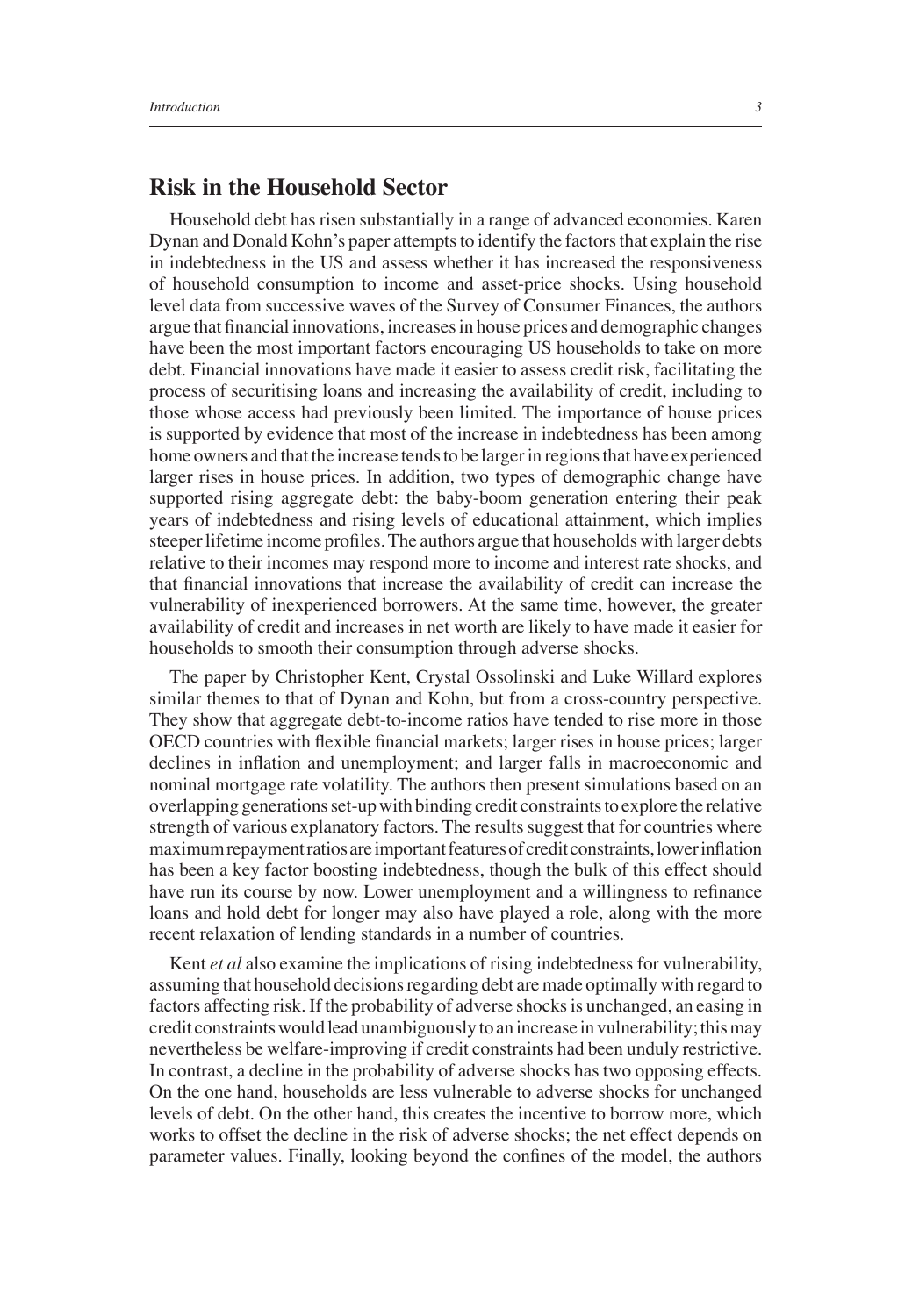acknowledge that vulnerability can increase if households and financial institutions are overly optimistic about the true risks they face.

Giuseppe Bertola's paper examines the relationship between the depth of the financial system and household risk from a different angle by asking whether efficient financial markets can substitute for government redistributive policies when countries become more integrated with the rest of the world. He argues that if increasing international economic integration results in greater labour income risk for individuals, then countries that are more open might be expected to have broader redistributive policies. However, he also points out that because financial markets assist households to pool and offset these risks, countries with more efficient financial markets may have less need for redistributive policies. Bertola's econometric results broadly support his thesis; controlling for openness, there is evidence that those countries with more developed financial markets have smaller governments. Bertola concludes that governments should use regulatory policies and supervision to encourage financial market development, particularly in response to increasing globalisation.

#### **Financial Institutions and Markets**

Although regulation of the banking sector is pervasive, Franklin Allen and Elena Carletti argue that the market failures that justify this regulation are poorly understood, and hence it is difficult to determine whether public policies can improve on free-market outcomes or what form they should take. The authors postulate that policy-makers' desire to regulate financial markets is explained by their aversion to the high average and tail costs of financial crises. In their discussion of the benefits of regulation, the authors refer to earlier theoretical work that suggests that incomplete markets may result in liquidity to banks being inadequate when it is needed most, forcing them to sell assets in the market. However, because suppliers of liquidity are not compensated for the cost of providing liquidity in states where the demand for it is low, their average profitability can only be maintained if they can acquire assets cheaply when banks need liquidity. Thus, asset prices must be volatile to provide incentives for liquidity provision. Allen and Carletti describe how the problems of financial fragility, contagion and asset-price bubbles are all manifestations of this inefficient provision of liquidity.

Although the authors argue that with incomplete financial markets it may be optimal to regulate bank liquidity and bank capital, the information needed to do this is considerable. Consequently, financial instability may be best dealt with through the provision of liquidity by the central bank. Even so, the authors note that more research of these issues is required to determine optimal policy responses.

In contrast to Allen and Carletti, Rob Hamilton, Nigel Jenkinson and Adrian Penalver take the need for regulation as given and instead examine how regulators should respond to the financial deepening that has taken place in recent years. As with other conference papers, the authors argue that financial innovations have, overall, enhanced welfare. They also point out that financial institutions' risk management practices have been altered by these developments. For example, growth in derivatives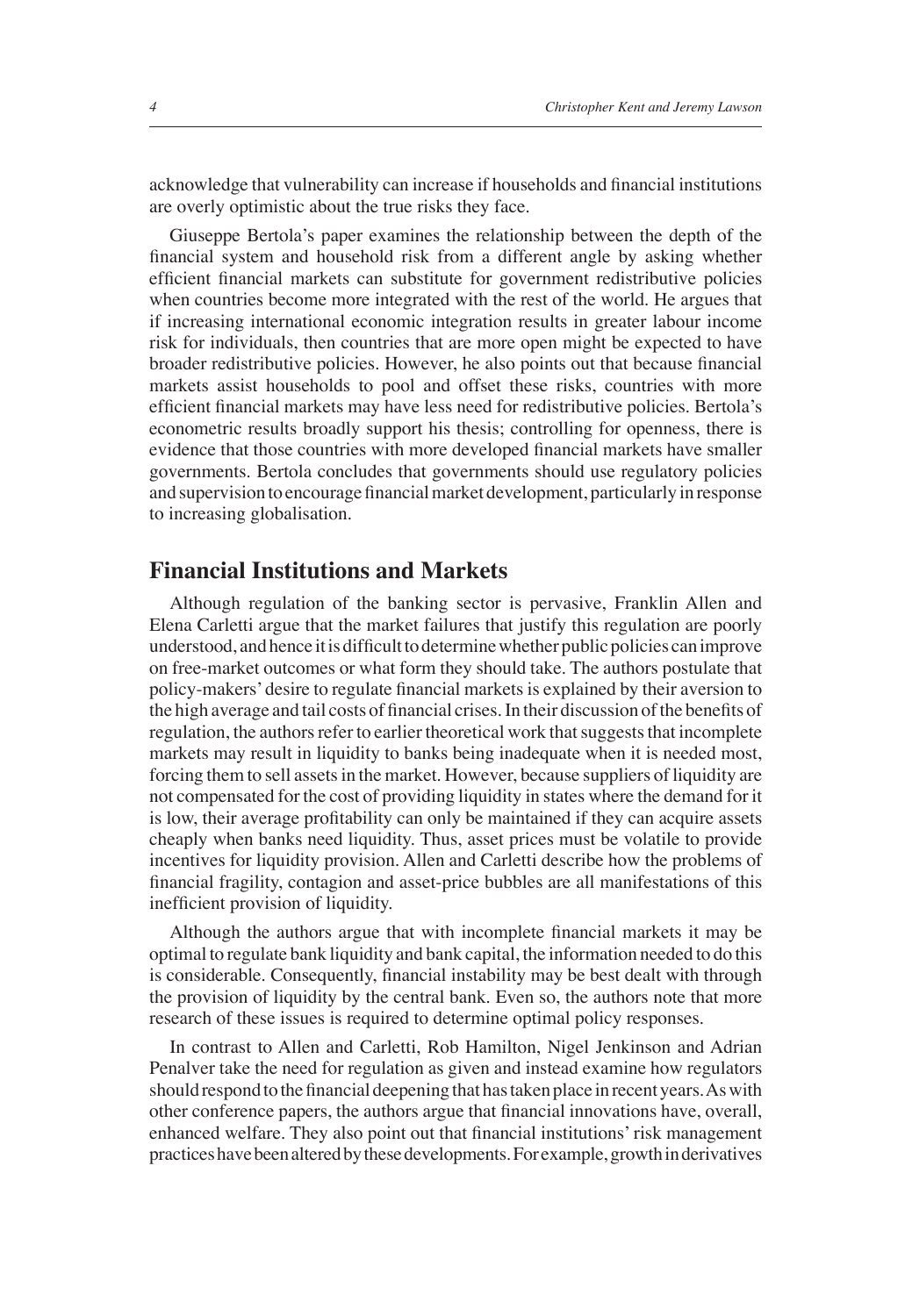has made it easier for institutions to hedge, diversify and transfer their risks, and innovation has allowed institutions to originate loans without holding them on their balance sheets, which has in turn spread credit risk more widely. However, the authors argue that these changes have not come without some cost. In particular, the incentive to monitor credit risk may become weaker when it is less concentrated, and increasing linkages between national financial markets may increase the likelihood of contagion and make it more difficult to resolve financial crises.

To maintain financial stability in the face of such large changes, the authors make a number of recommendations, including: improving stress testing to better account for the potential for contagion; delivering better capital and liquidity buffers through initiatives such as the Basel II capital standards; strengthening financial infrastructure; and enhancing international financial crisis planning.

To understand the regulatory challenges arising from structural changes, it is also necessary to have an understanding of the structure of the banking sector. Kevin Davis's paper does this by documenting how concentration and competition in the banking sector have changed over the past decade and discussing the implications of these changes for policy-makers. He argues that there has been no cross-country trend in the concentration of the banking sector over the past decade, though the global market share of the largest multinational banks has increased. His reading of the extensive literature is that there is little correlation between concentration and the contestability of banking markets. For example, in Australia, where the four major banks have long had a prominent position in the market, the banking sector appears relatively competitive, in part because of the presence of foreign banks and mid-sized domestic institutions.

This raises the question of whether increasing concentration in the banking sector is likely, and if so, whether it is desirable. Davis's survey suggests there is little evidence that very large banks are more efficient than their smaller counterparts, or that they benefit from economies of scope. Moreover, concentrated markets are not inherently more conducive to financial stability. Indeed, he cites evidence that the restriction of entry and competition may actually reduce stability. Finally, Davis draws out some of the implications of this analysis for Australian policymakers. On the one hand, he argues that increased competitive pressures may have undermined the original rationale for the four pillars policy, which prevents mergers between the four major banks. On the other hand, he acknowledges that it is difficult to identify substantial benefits from further increases in the size of large banks. Given these uncertainties, he suggests that a review would be beneficial to ensure that the pros and cons of the current policy are carefully evaluated. He also argues that further work is needed to consider a range of other interrelated policies, such as the restrictions on foreign branch participation in the retail market; although if such restrictions are lifted, detailed consideration will have to be given to how depositors should be protected.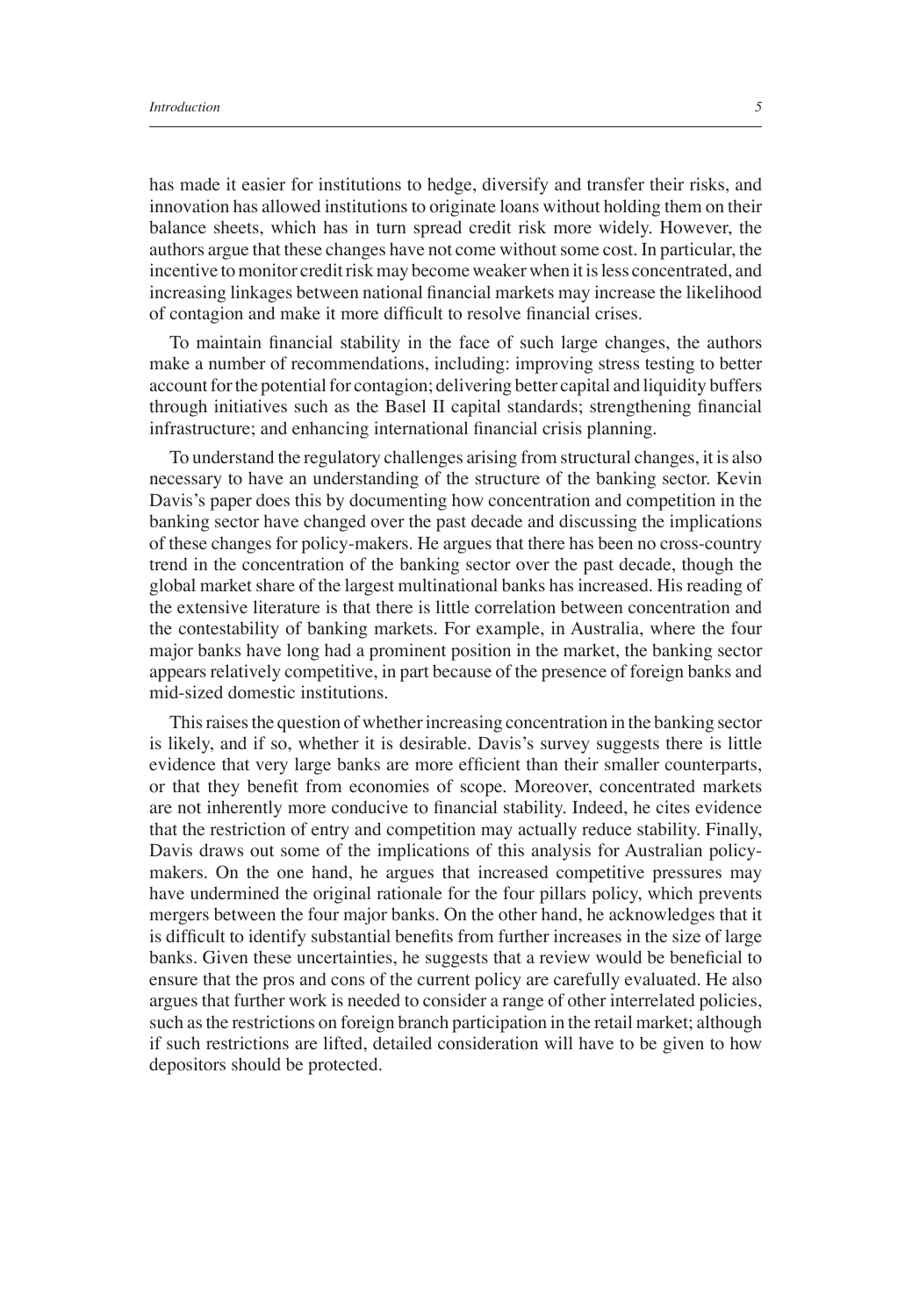# **Regulatory Challenges**

One manifestation of the globalisation of financial markets and lighter banking regulation is the emergence of large banks operating in many different countries. Observing this development in the European Union, Stefan Ingves argues that although cross-border banking stimulates competition, it involves special challenges for regulators. For example, as cross-border banking becomes more important, problems in one country's banking system will be more likely to spill over to other countries. In addition, actions by national supervisors may affect financial stability in other countries. Each of these challenges implies that national financial stability will become increasingly dependent on the activities of banks and authorities in other countries.

Ingves proposes that a European Organisation for Financial Supervision (EOFS) be created to supervise banks with substantial cross-border activities. Initially the EOFS would function as a non-regulatory central bank, conducting macroprudential oversight and working closely with national supervisory authorities. If successful, the EOFS would eventually assume proper supervisory powers. This would result in a three-layered regulatory structure whereby banks that mainly operate domestically would be supervised by national authorities, regionally oriented banks would be supervised by 'colleges' that cooperate across borders, and the small number of truly pan-European banks would be supervised by the EOFS.

John Laker's paper focuses on the contribution of improvements in risk management practices within Australian banking institutions and regulatory structures to the strength of the banking system over the past decade. He points out that over this period, technological developments (such as electronic commerce) have not only changed the way banks deliver services but also altered the way they manage their risks. For instance, risk management functions within banks are more clearly identified and resourced, and better integrated into their overall operations. In his view, although regulatory initiatives such as the Basel II Capital Framework encouraged improvements, an equally important factor has been the greater sensitivity of boards and senior management to risk.

Although Laker is positive about the overall financial condition of Australia's banking institutions, he also sees a number of important challenges for the future. For example, he recognises that good economic times can erode the incentives for institutions to maintain and improve their risk management practices. More specifically, he argues that although the premise of regulation and economic capital modelling is that managers of banks will be rewarded for acting in the long-term interests of their organisation, in practice incentive structures that reward myopic behaviour could undermine the progress of the past decade. In addition, the move to a principles-based approach to prudential regulation presents new challenges because it can be difficult to judge whether a solution proposed by an institution is consistent with those principles.